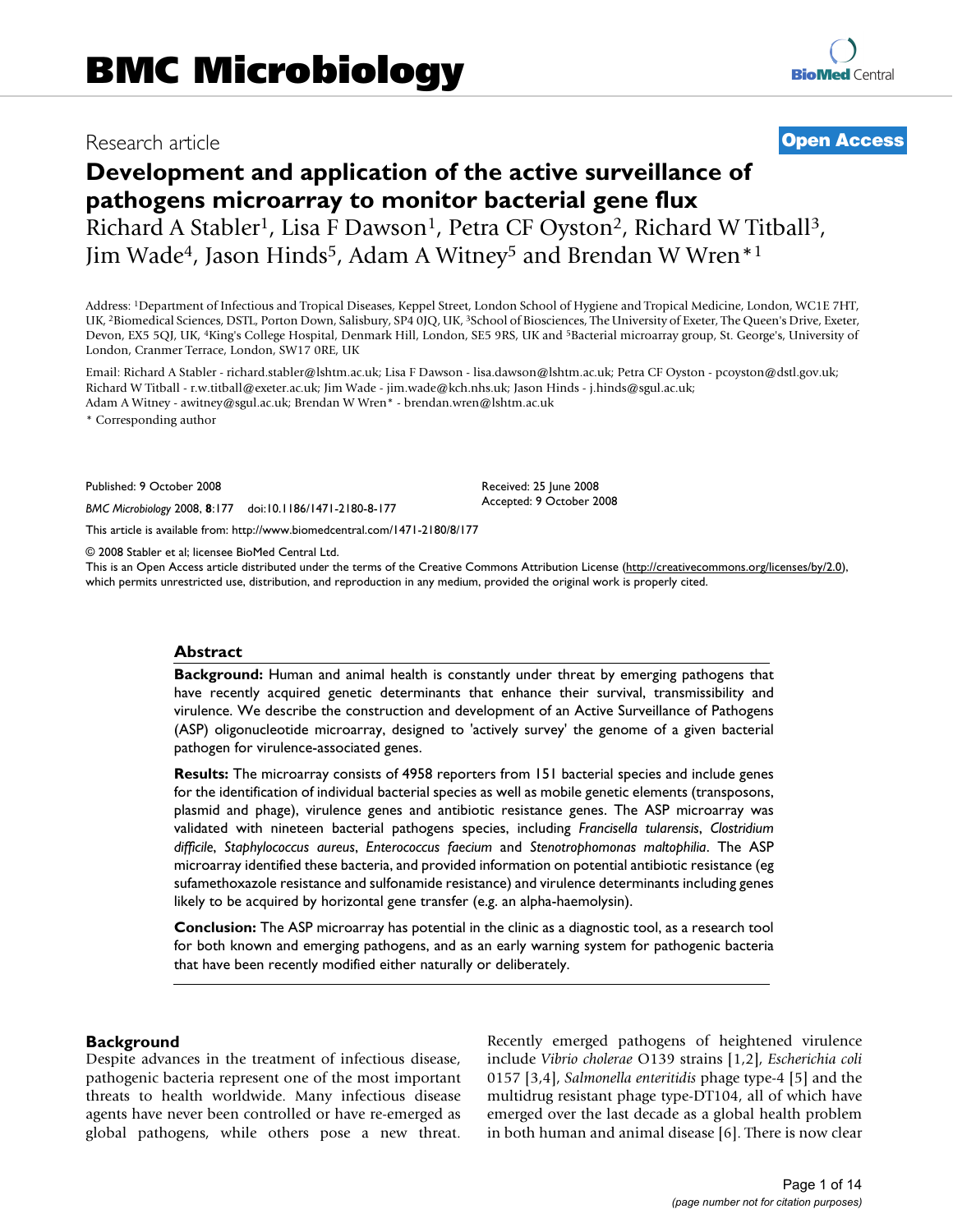evidence that these pathogens have become more virulent by acquiring genome segments through lateral gene transfer that result in gain-of-function traits [7]. This is dramatically illustrated by the transfer of antimicrobial resistance determinant among pathogenic (and non-pathogenic) bacteria such as meticillin resistant *Staphylococcus aureus* (MRSA) and multidrug resistant enterococci. The identification of newly acquired potentially harmful genetic elements and antibiotic resistances could influence clinical practice and policy, resulting in more effective treatment. Additionally, this identification of new traits could prove vital in the identification of bioterrorism threats, where the deliberate release of highly virulent pathogens is a major concern, particularly if the genome of the infectious agent has been modified with virulence determinants for nefarious purposes.

In the last few years, research in microbial pathogenesis and molecular epidemiology has changed fundamentally, from a piecemeal approach of characterising individual determinants or point mutations to a global analysis of pathogen genomes, fuelled by the ability to determine the complete genome sequence of microorganisms. This enabled the development of high-throughput nucleic acid hybridisation technologies including macro- and microarrays involving amplified gene fragments and oligonucleotide arrays (*e.g.* Affymetrix GeneChips). Microarrays have the capacity to rapidly monitor the genome content of bacterial strains and identify horizontal gene transfer elements, using thousands of reporter elements in a given experiment. Horizontal gene transfer is a major evolutionary mechanism for bacteria [8,9], methods that can demonstrate gene acquisition (and loss) are crucial in identifying emerging pathogens, and could act as an early warning of the emergence of a potentially more virulent strain. At present microarray technology is limited to mainly single species microarrays. Yet the continued expansion of available genome sequence data and our increased understanding of the genetic basis of microbial virulence, this has presented a unique opportunity to monitor the genome content of microorganisms and the emergence of more virulent pathogens. With this in mind we report the development and application of an Active Surveillance of Pathogens (ASP) microarray for monitoring gene flux in pathogens, antimicrobial resistance and virulence profile, along with potentially identifying gene acquisitions and new outbreak strains. The ASP array is unique in that it represents known virulence determinants, antibiotic resistance genes and pathogenicity traits from 151 bacteria species, covering a broad range of species and genera on a single microarray. This provides an unparalleled opportunity to study gene flux and identify novel traits. The ASP microarray was validated with 19 bacterial species, ranging from those who's fully curated genome sequences were available, to those that were

unsequenced, with little or no background information; including a blind control of a sample from unknown origins. The ASP array identified both known and unknown samples, including; *Francisella tularensis*, *Clostridium difficile, Staphylococcus aureus*, Vancomycin resistant *Enterococcus faecium* (VRE) and *Stenotrophomonas maltophilia* and provided information on drug resistance and the presence of potential virulence determinants.

# **Methods**

*Selection of oligonucleotide gene reporters for microarray* Prior to the design of the oligonucleotides, a database of potential bacterial coding sequences (CDS) was established using published completed genome sequences; thus ensuring consistency in gene location and identity. A Perl script was used to extract CDS sequences from the sequence reference database (RefSeq) [http://www.ncbi.nl](http://www.ncbi.nlm.nih.gov/projects/RefSeq/) [m.nih.gov/projects/RefSeq/](http://www.ncbi.nlm.nih.gov/projects/RefSeq/), which consists of curated completed and published genomes. Reporters for the ASP microarray were designed from CDS categorised by TIGR as either 'cell adhesion', 'detoxification', 'toxin production & resistance' or 'pathogenicity' [http://cmr.tigr.org/tigr](http://cmr.tigr.org/tigr-scripts/CMR/shared/RoleList.cgi)[scripts/CMR/shared/RoleList.cgi](http://cmr.tigr.org/tigr-scripts/CMR/shared/RoleList.cgi) or TIGR Annotation search [http://cmr.tigr.org/tigr-scripts/CMR/shared/Make](http://cmr.tigr.org/tigr-scripts/CMR/shared/MakeFrontPages.cgi?page=searches&crumbs=searches) [FrontPages.cgi?page=searches&crumbs=searches.](http://cmr.tigr.org/tigr-scripts/CMR/shared/MakeFrontPages.cgi?page=searches&crumbs=searches) Alongside these, additional reporters were designed based on ribosomal protein subunit genes, these were selected for their species, genus and family specificity. 16S/23S genes were not used due to their high degree of conservation.

The oligonucleotide reporters were designed using OligoArray2.1 software [10]. Irrespective of GC content of the target genome the following parameters were set; GC content 40–60%, Tm 85–90°C and runs of five homologous bases were prohibited. If OligoArray2.1 failed to design oligonucleotides for the majority of CDS, relaxed parameters were applied as follows; maximum GC-content was increased to 68% and maximum Tm increased to 94°C for high GC-content organisms. For low GC-content organisms the minimum GC-content was lowered to 35% and the minimum Tm decreased to 83°C. Oligonucleotides were checked by BLASTN [11] using default settings but with a seed word length of seven (due to short oligonucleotide sequence length) and an e-value cut-off of 0.0001, against all CDS from all available species within a genera. If any oligonucleotides, had a match with a bit score of greater than 72 (approximately >45/50 bp match) to CDS other than that on which it was designed, the oligonucleotides for these CDS were considered redundant and thus removed i.e. one oligonucleotide will produce signal from homologous CDS, this accounts for duplicated genes or gene families. Subsequently a self-self BLAST for all selected oligonucleotides was performed to check for redundancy within the oligonucleotides, again any two oligonucleotides which shared greater than 45/50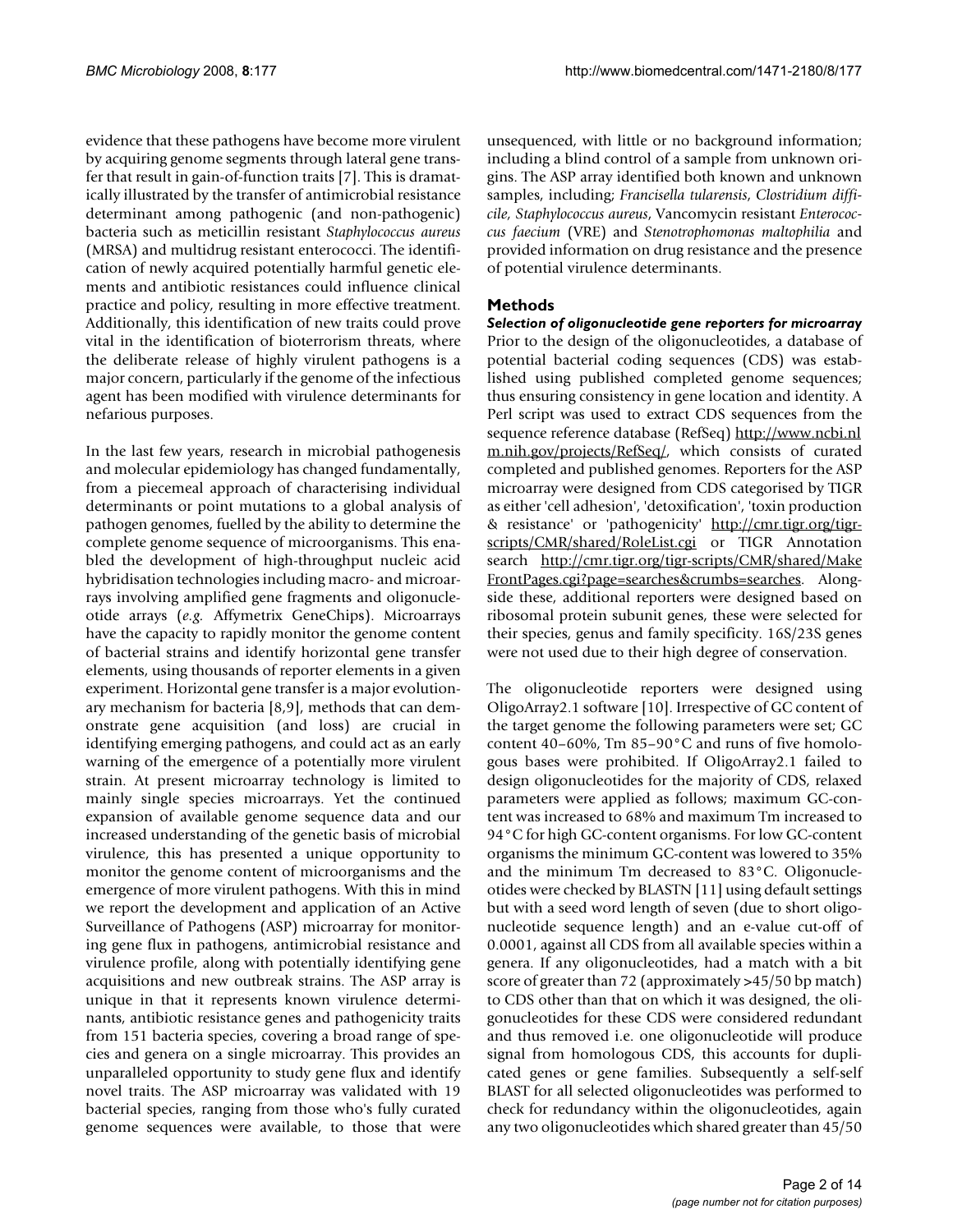base pair identity were deemed to be a duplication and one was removed from the potential oligonucleotide list. This iterative approach allows for expansion of only novel reporter elements with the addition of each newly published genome sequence. The current ASP microarray (v5.3) consists of 4958 oligonucleotide reporters (additional file 1) designed from 99 bacterial genera (151 species, 205 genomes, plus at least 100 mobile genetic elements (MGE) additional file 3).

### *Construction of ASP microarrays*

All oligonucleotides were synthesised by MWG Biotech (Ebersberg, Germany). Oligonucleotides were suspended in 50% DMSO at a final concentration of 50 μM. Microarrays were constructed as described previously [12] by robotic spotting of oligonucleotides in duplicate on Ultra-Gaps amino-silane coated glass slides (Corning, USA). The microarrays were post-print processed according to the slide manufacturer's instructions.

# *DNA extractions*

Where strains were provided, they were grown in the recommended media, at the recommended temperature. DNA isolations was performed using either the wizard DNA extraction kit (Promega) or the Puregene DNA isolations kit (Gentra Systems) in accordance with the manufacturer's protocols for extraction of either Gram positive or Gram negative bacteria as appropriate. For *C. difficile*, the Puregene Gram positive extraction method was utilised with the addition of 175 μg lysozyme to aid cell lysis, followed by snap freeze using a dry ice and ethanol bath. Samples were then heated to 80°C for 15 min, and the manufacturer's protocol was then resumed.

# *Hybridisation conditions & data acquisition*

Test samples were labelled and hybridised as described previously [13] using 3–6 μg DNA with a formamide based hybridisation buffer solution (30% formamide, 3.75× Denhart's solution, 3.75 × SSC, 0.75 mM  $\text{Na}_4\text{P}_2\text{O}_7$ , 37.5 mM Tris pH 7.4, 0.075% SDS, 0.056 mg/ml used tRNA, modified from [14]) in a final volume of 48 μl at 50°C for 16–20 hours. The microarrays were washed as described previously but with the initial wash at 50°C [13]. The microarrays were scanned using a 418 microarray Scanner (Affymetrix, USA) and intensity fluorescence data acquired using ImaGene 5.5 (BioDiscovery, USA). After scanning, a commercial SpotCheck kit (Invitrogen) consisting of Cy3 labelled random 9-mers was used to hybridize to the microarray, which binds to all the reporters on the microarray. The microarray was then washed and scanned as before but without preheating the initial wash. This step is essential due to the small number of reporters, which hybridise with specific samples and serves as a valuable control to confirm microarray reporter presence on the microarray.

### *Data analysis*

Initially positive reporter identification was attempted using the proprietary algorithms of ImaGene and Blue-Fuse software however these lacked the specificity and defined cut-offs required. The method described by Cassone *et al*. [15] was used to identify positive reporters. Each reporter was present on the ASP microarray in duplicate, for each replicate the median of the background signal was deducted from the reporter spot median fluorescence using Excel to give hybridisation signal (figure 1, 2, 3). The mean (m) and standard deviation (sd) of replicate hybridisation signals was calculated. Additionally the background corrected mean (M) and standard deviation (SD) for the whole microarray was calculated (figure 1, 2, 3). The data analysis methodology utilised two main calculations to determine whether a particular reporter was present in any given strain. Firstly, for true positives the signal should be consistent between microarray replicates, therefore if the signal mean was greater than the standard deviation of the spot intensities for a particular reporter (m>sd) this was given a pass, whereas sd>m was given a fail. Secondly, most of the reporters on the microarray do not produce signal, therefore a true positive reporter must be significantly brighter than the background reporters, therefore if the reporter signal mean (m) was greater than the microarray mean M plus SD  $(m>M+SD)$  this was given a pass and m<M+SD a fail (figure 1, 2, 3). Reporters were considered present if given a pass for both tests. The resultant gene lists were then entered into GeneSpring. Subsequently in GeneSpring the list of positive reporters was compared to a database of lists consisting of: BLAST predictions, results from previous hybridisations and lists of all the oligonucleotides from each species present in the design database. This identified similarities between gene lists and hybridisation results. For each reporter list, the hypergeometric probability (p-value) was calculated. This probability indicates the level of similarity between gene lists, whereby the p-value was the probability that two gene lists (n & m) share a subset of genes (k) if randomly selected from all ASP microarray genes (u). A low p-value indicates that the lists were not similar by chance.

$$
\frac{1}{\binom{u}{m}}\sum_{i=k}^{n}\binom{m}{i}\binom{u-m}{n-i}
$$

The test gene list was then added to the database. The continual addition to this database enables comparison to be made between the database and future samples to predict gene content and some degree of identification, for both known and unknown samples.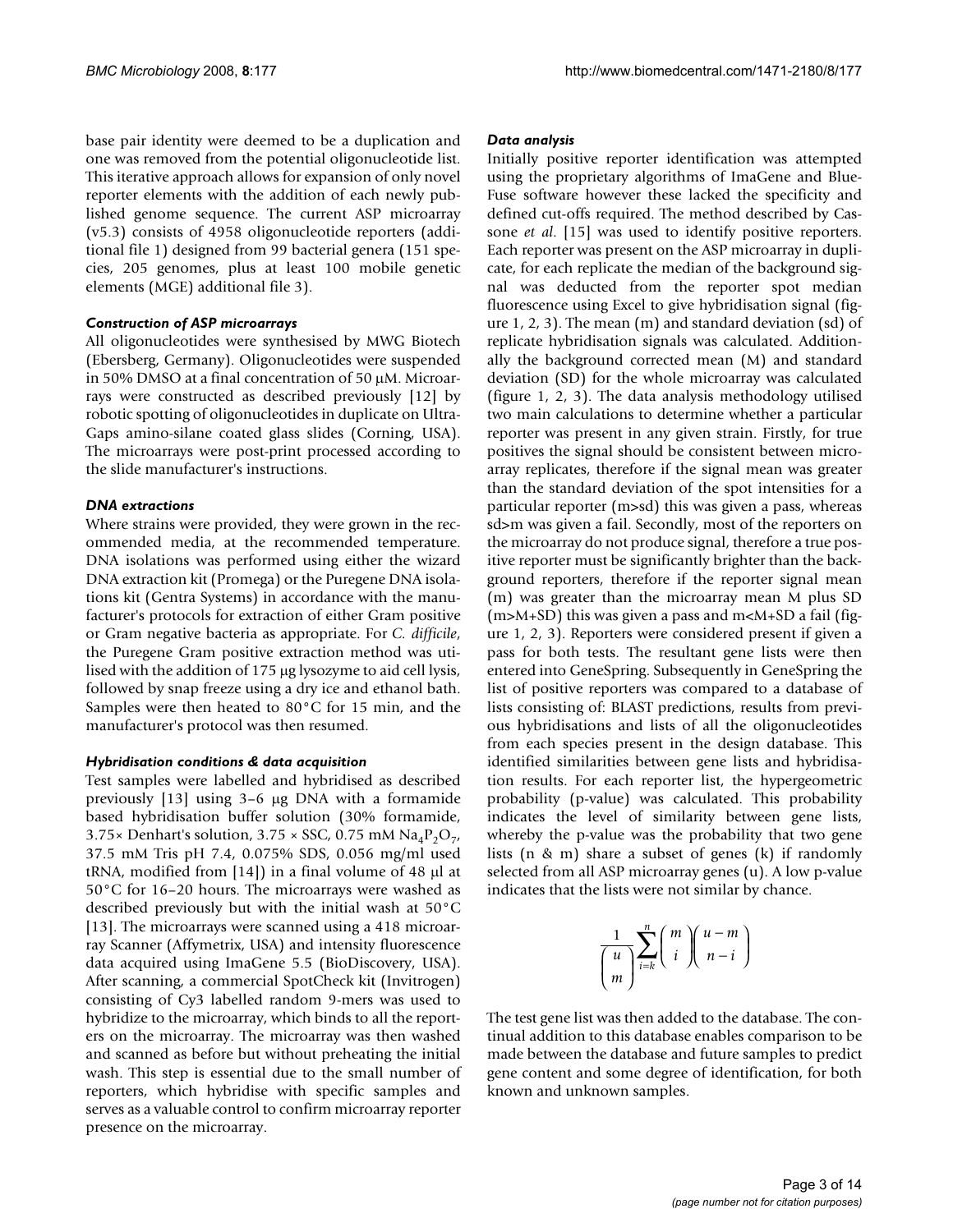

# $F.$  tularensis **SCHU S4**

#### Distribution of ASP reporter intensities an **Figure 1** d positive signal selection cut-offs for *F. tularensis* SCHU S4

**Distribution of ASP reporter intensities and positive signal selection cut-offs for** *F. tularensis* **SCHU S4**. Pink dots = Individual ASP reporters (mean) signal, yellow line = mean fluorescence of all ASP microarray reporters, light blue line = one standard deviation (SD) of all ASP microarray reporters, mauve line = mean + SD, reporters with signal greater than mean+SD were selected as positive.

# *Vectorette PCR*

Vectorette PCR [16] enables the amplification of specific DNA fragments where only one primer, in this case a 50 mer reporter, is known and was employed to validate the hybridisations. Genomic DNA was digested with either, *Alu*I (Promega), *Eco*RV (Promega), *Pvu*II (Promega) or *Rsa*I (NEB) and heat-inactivated where appropriate, in accordance with the manufacturer's protocol. The vectorette bubble unit was prepared by annealing the oligonucleotides LDF1F and LDF1R (additional file 2). The vectorette unit was then ligated to the individual digested DNA, using T4 ligase (Promega) in accordance with the manufacturer's protocol. Nested 30–32 mer oligonucleotides were designed from within the 50 mer microarray reporter (additional file 2), along with nested primers complimentary to the vectorette bubble (additional file 2). Primary PCR reactions were performed using the vectorette internal primer LDF2, and the gene specific primer (5 μM of each primer). The PCR reactions were performed using 2.5 units of *Taq* polymerase (Promega) in accordance with the manufacturer's protocol, 35 cycles of 92°C 30 sec, 38°C 1 min, 72°C 1 min and a final cycle 72°C 10 min. The secondary PCR was performed using the primary PCR reaction, with nested gene specific primer and nested vectorette primer. A total of 40 cycles of 92°C 30 sec, 55°C 1 min and 72°C 1 min with a final cycle 72°C 10 min. The secondary PCR products were separated on an agarose gel and gel extracted using the QiaQuick gel extraction protocol (Qiagen) in accordance with the manufacturer's protocol. The purified PCR products were then cloned into pGEM (Promega) in accordance with the manufacturer's protocol and sequenced, using M13 forward and reverse primers (additional file 2). The resultant sequences were run through BLAST to identify the cloned genes.

#### *Results*

#### *Choice of gene reporters for the ASP array*

The ASP microarray was designed to function as a single Cy dye microarray, giving present/absent information about genes based on whether a reporter fluoresces or not. This is not a quantitative comparative assay, therefore two samples can be analysed independently on each microarray simultaneously by labelling one sample with Cy3 and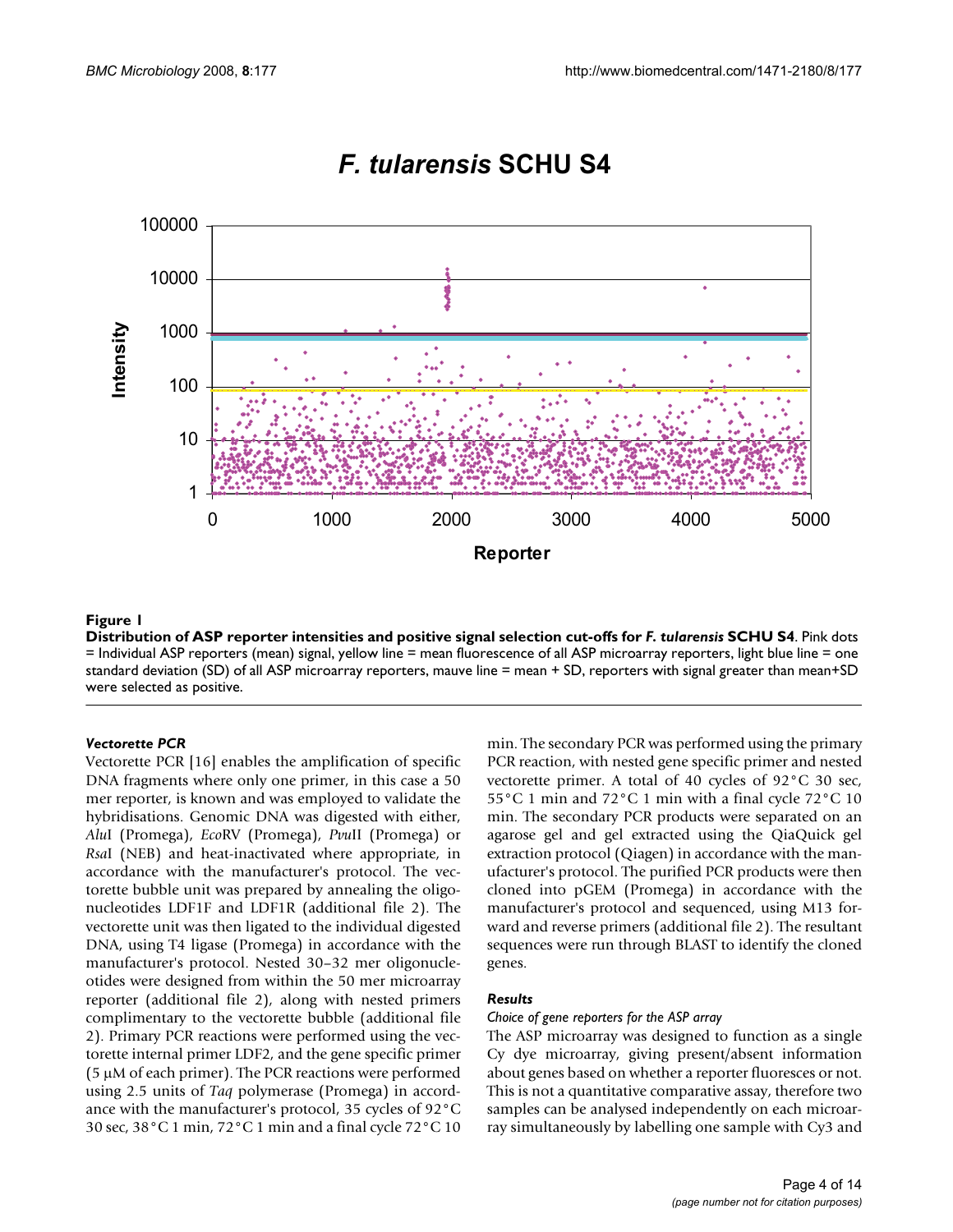

# **C difficile 630** *C. difficile* **630**

#### **Figure 2** Distribution of ASP reporter intensities and positive signal selection cut-offs for *C. difficile* 630

**Distribution of ASP reporter intensities and positive signal selection cut-offs for** *C. difficile* **630**. Pink dots = Individual ASP reporters (mean) signal, yellow line = mean fluorescence of all ASP microarray reporters, light blue line = one standard deviation (SD) of all ASP microarray reporters, mauve line = mean + SD, reporters with signal greater than mean+SD were selected as positive.

the other with Cy5. The concept microarray (ASPv1) was performed to compare oligonucleotides and PCR product microarrays using important pathogenic bacteria including *Mycobacterium tuberculosis*, *S. aureus* and *Y. pestis* (data not shown) and oligonucleotides were selected for use as reporters.

#### *Hybridisation of DNA from bacterial pathogens*

Validation was carried out using a selection of 19 bacteria (table 1) which fell into three "Rumsfeld" categories; 'known knowns' (KK) – consisting of fully sequenced and curated genome sequences, which enable BLAST predictions to be performed, 'known unknowns' (KU) – bacteria where partial or no sequence information is available, but for which limited information is available regarding species and drug resistances, and lastly 'unknown unknowns' (UU) – unsequenced bacteria with no prior information regarding species or drug resistance profile.

#### *"Known knowns"*

In order to validate the ASP microarray design and the bioinformatic analysis of data, a selection of sequenced isolates were used (table 1). The three examples presented in this study include *F. tularensis* SCHU S4, *S. aureus* COL and *C. difficile* 630. BLAST revealed that out of all the 4958 reporters on the microarray, *F. tularensis* SCHU S4 was predicted to hybridize to 27 reporters, *S. aureus* COL 107 (104 chromosomal and 3 plasmid) reporters, whereas *C. difficile* was predicted to hybridize to only two reporters. Hybridisation results were compared to BLAST predictions.

Hybridisation with *F. tularensis* SCHU S4 identified 29 positive reporters (figure 1), consisting of 27 predicted by BLAST. The two additional reporters were Cg34500228 and Cp39102563, however BLAST analysis of these reporters against the *F. tularensis* SHCU S4 genomes did not produce a match of greater than 22/26 bp, which was not predicted to be sufficient for hybridisation.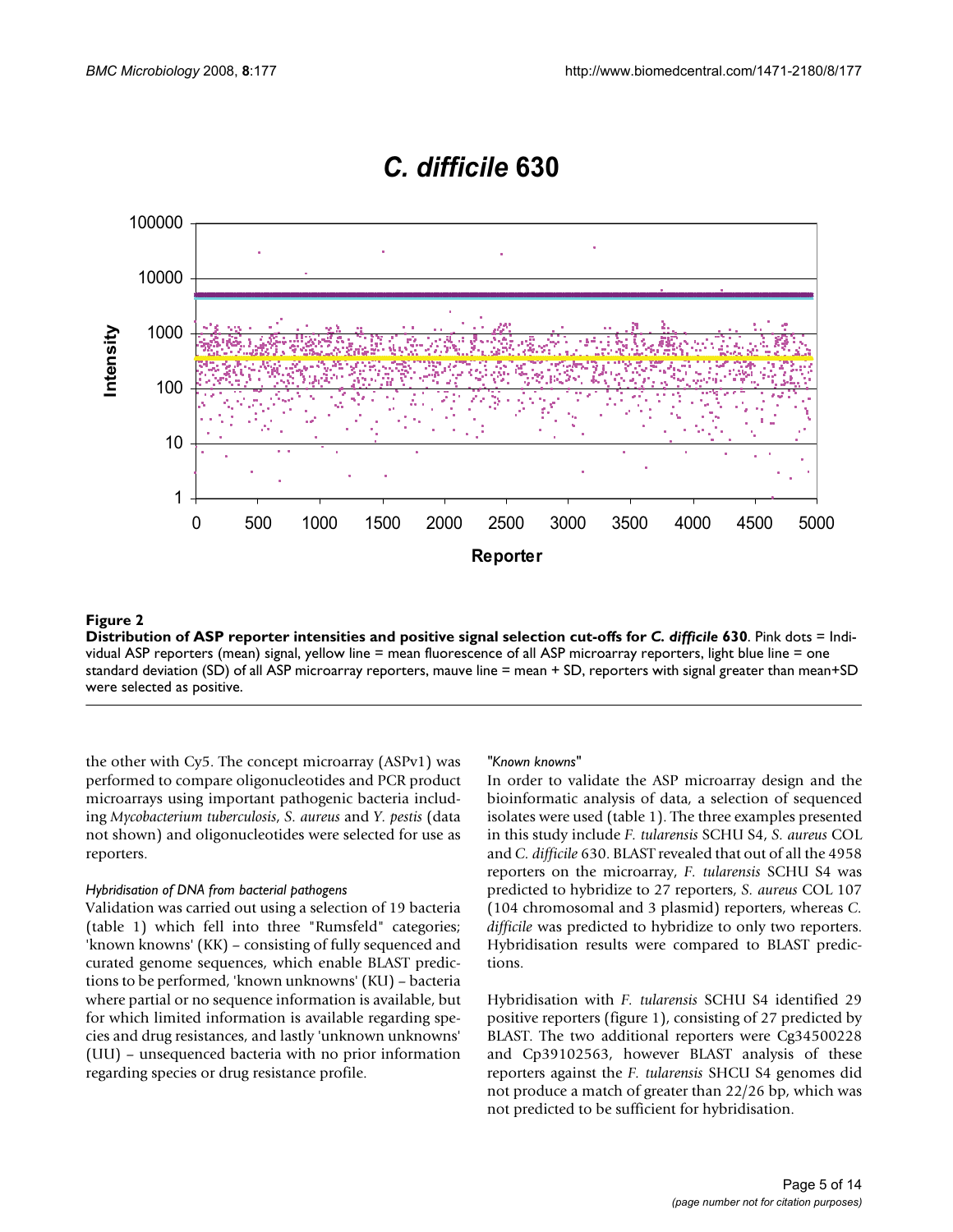

# **S. aureus COL** *S. aureus* **COL**

# Distribution of ASP reporter intensities an **Figure 3** d positive signal selection cut-offs for *S. aureus* COL

**Distribution of ASP reporter intensities and positive signal selection cut-offs for** *S. aureus* **COL**. Pink dots = Individual ASP reporters (mean) signal, yellow line = mean fluorescence of all ASP microarray reporters, light blue line = one standard deviation (SD) of all ASP microarray reporters, mauve line = mean + SD, reporters with signal greater than mean+SD were selected as positive.

Hybridisation with *S. aureus* COL DNA confirmed 101 of 107 BLAST predicted reporters in at least one of three hybridisations. Five predicted reporters produced weak signal just below the signal intensity cut-off and one produced negligible signal. Five additional reporters present by hybridisation were not predicted by BLAST. Four genes predicted to be present in *S. aureus* COL by hybridisation and/or BLAST were chosen for analysis by vectorette PCR to determine if the reporters were cross-hybridising to non-specific DNA. Haemolysin (Sa29510762) was used as a proof of principle control, it was positive in both BLAST prediction and hybridisation experiments. Exotoxin 3 (Sa29510468) was predicted by BLAST to be positive, yet the hybridisation failed for this reporter and finally two reporters positive by hybridisation but not predicted by BLAST; bleomycin resistance (Sa29520032) and chloramphenicol resistance (Cv50850700). The vectorette PCR amplified a band for the haemolysin, which was sequenced and proven to be the haemolysin gene (SACOL0762) (table 2). The exotoxin 3 was also confirmed as exotoxin 3 by vectorette PCR (table 2), suggesting the hybridisation conditions used for the arrays were not optimal for this specific reporter. Interestingly, the vectorette PCR for bleomycin and chloramphenicol resistance did not produce products with any of the four different *S. aureus* COL vectorette libraries (table 2), suggesting that the hybridisations on the microarray may have been due to miss-priming, or binding to non-specific DNA.

*C. difficile* strain 630 was used to test the microarray, there were no reporters specifically designed from *C. difficile* 630, as only the pre-release genome sequence was available at the time of design and was therefore not included. *C. difficile* 630 CDS information was obtained from the pre-release genome using Artemis [http://](http://www.sanger.ac.uk/Software/Artemis/) [www.sanger.ac.uk/Software/Artemis/](http://www.sanger.ac.uk/Software/Artemis/) and BLAST analysis against the ASPv5.3 oligonucleotides was performed. Two reporters on the microarray (M50000021 and Sa41160923) had 100% identity to two genes within *C. difficile* 630, a duplicated erythromycin resistance transferase (Cd630-2007 & -2010) and a tetracycline resistance gene (Cd630-0508). Hybridisations with *C. difficile* 630 genomic DNA revealed three positive reporters, the two mobile genetic elements as predicted, and the type III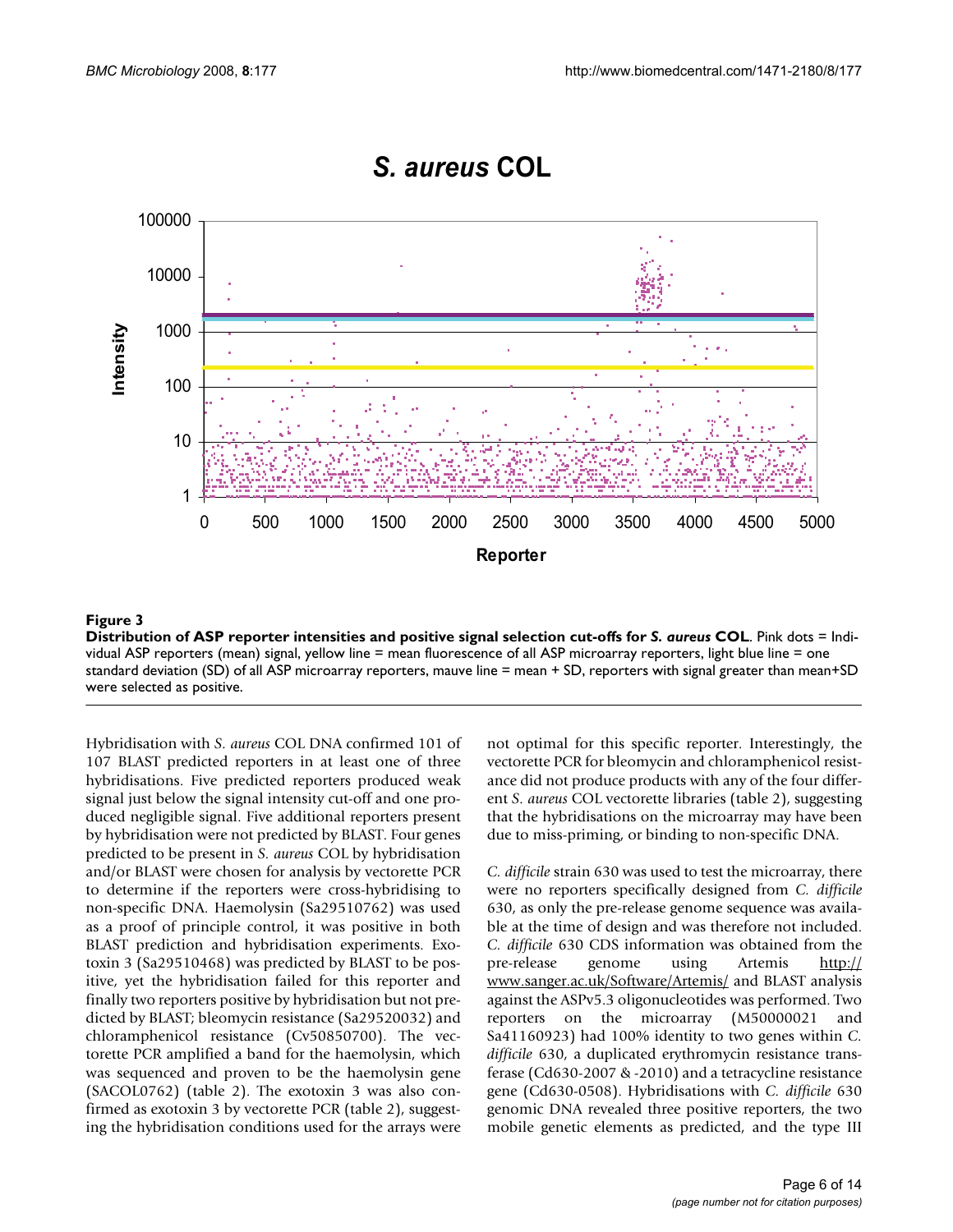| <b>Bacterial</b><br>species                            | Genome<br>available? | <b>Rumsfeld</b><br>Category | <b>Ribosomal</b><br>predictions <sup>7</sup> |    |              |    | No. strains tested<br>on ASP microarray |                         | <b>Correct ID</b><br>p-value <sup>2</sup> | <b>Best</b><br>$mis$ -ID $3$ | mis-<br>ID <sup>3</sup><br>p-value |
|--------------------------------------------------------|----------------------|-----------------------------|----------------------------------------------|----|--------------|----|-----------------------------------------|-------------------------|-------------------------------------------|------------------------------|------------------------------------|
|                                                        |                      |                             |                                              | vl | v2           | v3 | v4.3                                    | v5.3                    |                                           |                              |                                    |
| Acinetobacter baumannii<br>$(\gamma$ -proteobacteria)  | No                   | UU                          | no ribosomals                                |    |              |    |                                         |                         | $N/A (0+12)^4$                            | None <sup>5</sup>            |                                    |
| <b>Bacillus anthracis</b><br>(firmicutes)              | Yes                  | KK                          | n/a                                          |    | $\mathbf{I}$ |    | $\mathbf{3}$                            | $\overline{\mathbf{3}}$ | 4.43e-170 (0+122)                         | B. cereus                    | $1.31e-133$                        |
| Burkholderia mallei (β-<br>proteobacteria)             | Yes                  | KK                          | n/a                                          |    |              |    | 3                                       | 3                       | $1.55e-179(5+136)$                        | B. pseudomallei              | $1.34e-163$                        |
| Burkholderia pseudomallei<br>$(\beta$ -proteobacteria) | Yes                  | KK                          | n/a                                          |    |              |    | 3                                       | 3                       | $6.61e-171(2+159)$                        | <b>B.</b> mallei             | 3.43e-110                          |
| Clostridium difficile<br>(firmicutes)                  | Yes                  | KK                          | n/a                                          |    |              | 9  | 12                                      | $\overline{4}$          | $1.11e-4(0+3)$                            | None                         | $\overline{\phantom{a}}$           |
| Clostridium sordellii                                  | No                   | UU                          | no ribosomals                                |    |              |    |                                         |                         | $N/A (0+2)$                               | None                         |                                    |

 γ-proteobacteria (10/14 .<br>enterobacteriaceae)

 γ-proteobacteria (10/11 enterobacteriaceae)

No UU no ribosomals 1 1 N/A (0+1) None -

No UU Firmicutes 2 2 2 N/A (1+11) *S. aureus* 7.77e-4

14 11 14 N/A (10+13) *E. coli* 1.35e-11

1 1 1 N/A (3+19) *E. coli* 3.47e-7

proteobacteria) Yes KK n/a <sup>2</sup> <sup>3</sup> 3.32e-19 (0+11) None -

(firmicutes)

*Clostridium tetani*  (firmicutes)

*Coxiella burnetii* (γ-

*Enterobacter sakazakii*  (enterobacteriaeae)

*Enterobacter cloacae*  (enterobacteriaeae)

*Entrococcus faecium*  (firmicutes)

No UU

No UU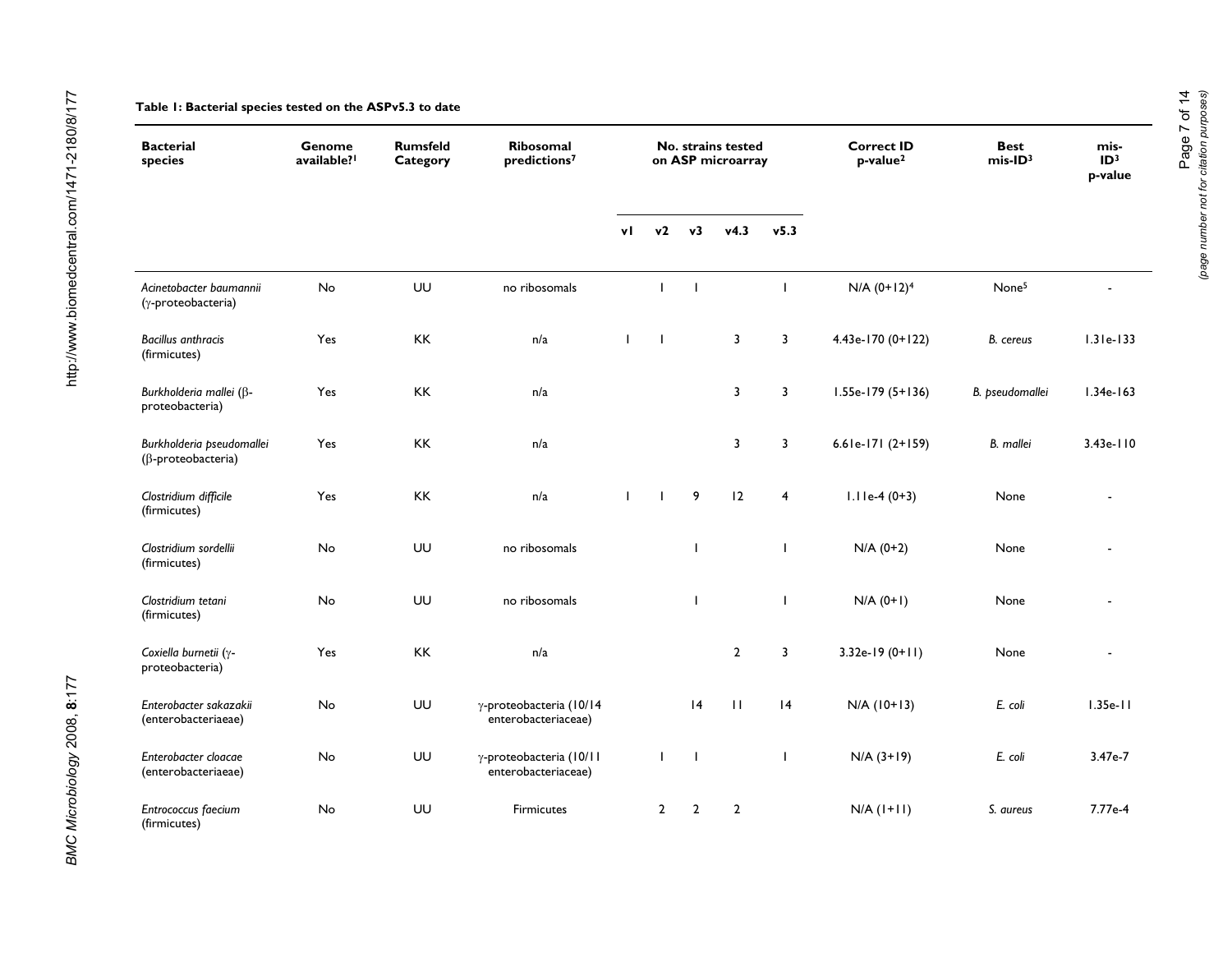#### **Table 1: Bacterial species tested on the ASPv5.3 to date** *(Continued)*

| Table 1: Bacterial species tested on the ASPv5.3 to date (Continued) |     |                 |                           |                |                |   |   |                          |                                                  |             |                          |
|----------------------------------------------------------------------|-----|-----------------|---------------------------|----------------|----------------|---|---|--------------------------|--------------------------------------------------|-------------|--------------------------|
| Escherichia coli (γ-<br>proteobacteria)                              | Yes | KU              | n/a                       |                |                |   |   |                          | $8.82e-9(8+23)$                                  | S. flexneri | $1.35e-4$                |
| Francisella tularensis ( $\gamma$ -<br>proteobacteria)               | Yes | KK              | n/a                       |                |                |   | 3 | 3                        | $7.33e-65(3+24)$                                 | None        | $\blacksquare$           |
| Klebsiella pneumoniae (γ-<br>proteobacteria)                         | No  | UU              | n/a                       |                |                |   |   | $\overline{\phantom{a}}$ | $N/A (0+8)$                                      | E. coli     | $3.19e-4$                |
| Legionella pneumophilia<br>(γ-proteobacteria)                        | Yes | KK              | n/a                       |                |                |   | 3 | 3                        | 7.08e-102 (0+58)                                 | None        | $\blacksquare$           |
| Staphylococcus aureus<br>(firmicutes)                                | Yes | <b>KK/KU</b>    | n/a                       | $\overline{2}$ |                |   |   | 3                        | 8.18e-168 (KK) (4+98)<br>5.87e-129 (KU) (10+102) | None        | $\overline{\phantom{a}}$ |
| Stenotrophomonas<br>maltophilia (γ-<br>proteobacteria)               | No  | KU <sup>6</sup> | proteobacteria (γ- or β-) |                |                |   |   | $\mathbf{I}$             | $N/A6 (1+6)$                                     | None        |                          |
| Yersinia pestis $(\gamma -$<br>proteobacteria)                       | Yes | KK              | n/a                       | 3              | $\overline{2}$ |   |   | $\overline{2}$           | I.35e-219 (11+188)                               | Y. pseudoTB | 5.32e-202                |
| Yersinia<br>pseudotuberculosis (γ-<br>proteobacteria)                | Yes | KK              | n/a                       |                |                | 3 |   | 3                        | 8.65e-199 (10+129)                               | Y. pestis   | 3.44e-188                |

1 = Indicates availability of at least one sequenced strain at time of analysis. 2 = example p-value for correct prediction (on ASPv5.3), 3 = example of best incorrect prediction and p-value (on ASPv5.3), 4 = number of positive reporters from example hybridisation (ribosomals + 'virulence' genes), reporters from these genus/species underrepresented on ASPv5.3 due to lack of completed genome sequences however positive genes give information of bacteria (e.g. antibiotic resistance) and any positive ribosomal genes can be used to predict to the level of family/genus, 5 = None indicates no significant match with any BLAST predictions within current database, 6 = *S. maltophilia* sequence not available at time of analysis, 7 = identification of UU's using ribosomal genes (n/a = not appropriate if species can be elucidated), if present, based on the number of genera which the ribosome is present in at least 1 species (number of predicted genera including duplicates).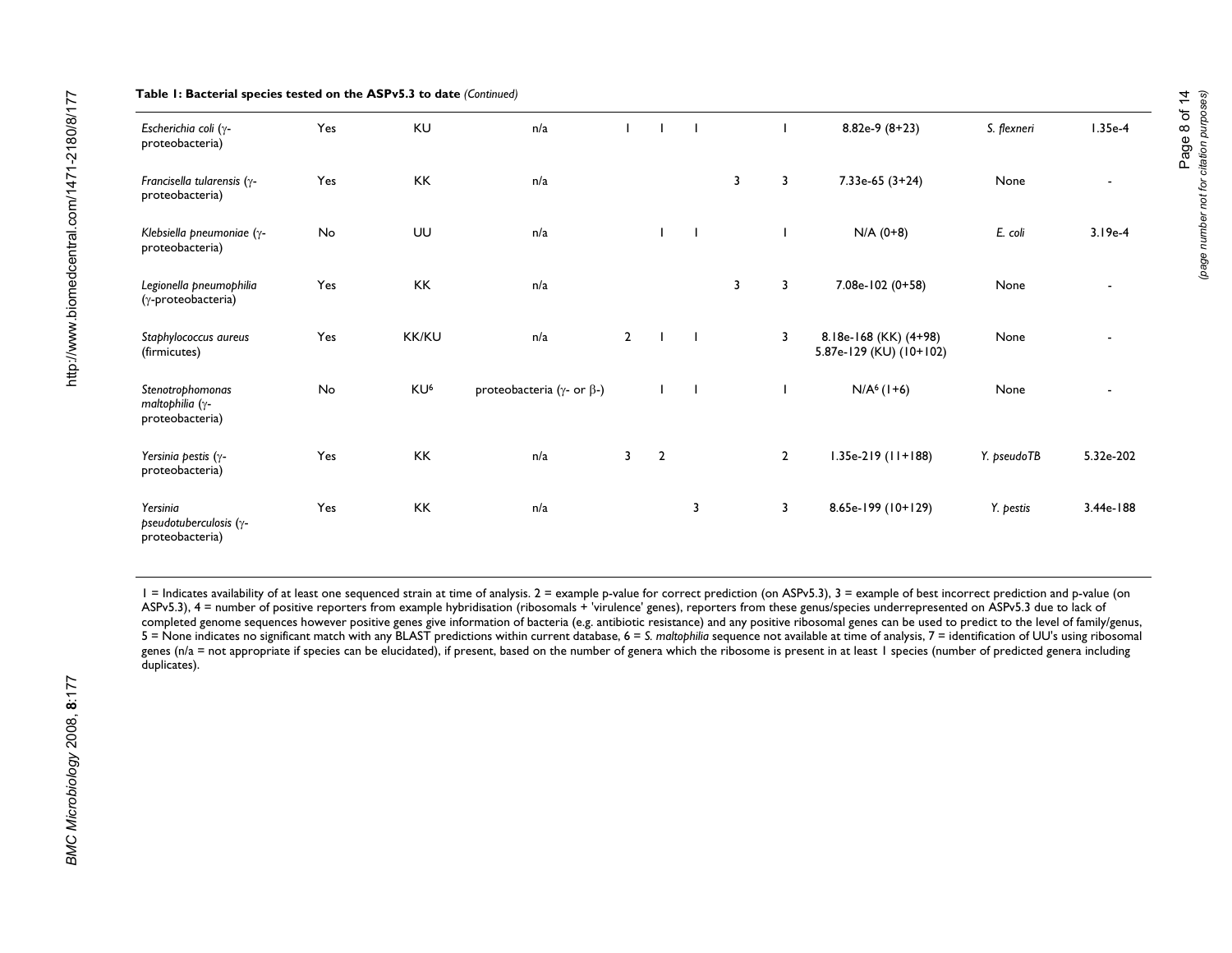| Gene Name/phenotype        | Gene ID   | BLAST/hyb | Vectorette product | Top Hit   | Size    |
|----------------------------|-----------|-----------|--------------------|-----------|---------|
| Haemolysin                 | SACOL0762 | Yes/Yes   | Yes                | SACOL0762 | 126/126 |
| Exotoxin 3                 | SACOL0468 | Yes/No    | Yes                | SACOL0468 | 362/362 |
| Bleomycin resistance       | SAR0032   | No/Yes    | No                 | n/a       | n/a     |
| Chloramphenicol resistance | CV0700    | No/Yes    | No                 | n/a       | n/a     |

**Table 2: Summary of BLAST prediction, hybridisation data and vectorette PCR for putative** *S. aureus* **COL genes**

secretion protein HrpT (Ps45781390) designed from *Pseudomonas syringae* DC3000. By BLAST, Ps45781390 had only a partial match to the *C. difficile* 630 genome. The presence of the two predicted genes in *C. difficile* 630 was confirmed using vectorette PCR (methods section) using the vectorette libraries derived from *C. difficile* 630.

# *"Known unknowns"*

Eight clinical isolates were obtained from Kings College Hospital, London and had been identified to species level and tested for antimicrobial susceptibility using conventional methods. However, these pathogens had not been sequenced and therefore BLAST analysis could not be performed, but hybridisations results could be compared to BLAST predictions from other sequenced strains. These pathogens were used to test the ability of the ASP microarray to identify, distinguish and predict gene content. Two bacterial pathogens, *S. aureus* and *E. faecium*, are described here as examples.

The *S. aureus* strain tested on ASPv5.3 was a Panton-Valentine leukocidin (PVL) positive Community Acquired (CA)-MRSA with known antimicrobial resistances (ampi $cillin<sup>R</sup>$ , meticillin<sup>R</sup> and penicillin<sup>R</sup>). Hybridisations identified 112 positive reporters on the ASP microarray which most closely resembles *S. aureus* strain MRSA252 (hypergeometric probability p-value of 5.87e-129) (table 1). The positive ASP reporters included four meticillin resistanceassociated genes and a β-lactamase precursor, which corroborates the known antimicrobial resistance phenotype. Additionally, putative resistances to bicyclomycin, bleomycin, fluoroquinolones, chloramphenicol, sufamethoxazole, and sulphonamide were identified. Although sensitive to antibacterial glycopeptides, this isolate carries two teicoplanin resistance-associated genes, BLAST analysis of these ASP reporters sequences identified matches with 100% identity in fourteen *S. aureus* complete genomes. Interestingly, both genes required for PVL and an additional leukocidin were also detected, which corroborates the known toxin phenotype. Additionally, a further 13 exotoxins were identified; an exfoliative toxin A, an α-haemolysin, γ-haemolysin (components A, B & C), a putative haemolysin, a putative vacuolating cytotoxin and a β-haemolysin. Two *S. aureus* pathogenicity islands were partially identified, one from the bovine *S. aureus* RF22 (5/7 reporters) and the other from *S. aureus* COL (3/9 reporters). Of interest were 12 non-*S. aureus* reporters, six of which were designed from plasmids (table 3). This indicates that the ASP microarray has identified genes that are potentially novel to *S. aureus*, which may have been acquired by horizontal gene transfer (table 3).

The two vancomycin-resistant *E. faecium* (VRE) isolates, distinguishable by tetracycline<sup>R</sup> (KCH1) and linezoid<sup>R</sup> (KCH2), were both resistant to ampicillin, erythromycin, gentamicin, penicillin, rifampicin and trimethoprim. DNA from both isolates were tested in duplicate on the ASP microarray. ASPv5.3 did not contain any specific *E. faecium* reporters, however the microarray did contain 40 reporters from the related species *E. faecalis* (strain V583). As no *E. faecium* strains have been sequenced it was not possible to predict which, if any, *E. faecalis* V583 reporters

|  | Table 3: Potential horizontally acquired genes predicted by ASP microarray in a clinical CA-MRSA isolate |
|--|----------------------------------------------------------------------------------------------------------|
|--|----------------------------------------------------------------------------------------------------------|

| Reporter     | Annotation                                                       | Information source         | Location   |
|--------------|------------------------------------------------------------------|----------------------------|------------|
| Ba693320065  | Type IV secretion system protein VirB5                           | Brucella abortus           | Chromosome |
| Bq595505520  | Alpha-hemolysin                                                  | Bartonella quintana        | Chromosome |
| Bq595505860  | Invasion associated locus B (lalB) protein family                | Bartonella quintana        | Chromosome |
| Cv50850766   | Probable multidrug resistance protein                            | Chromobacterium violaceum  | Chromosome |
| M49450015    | Ethidium bromide resistance protein QacEdelta I                  | Corynebacterium glutamicum | Plasmid    |
| M49450016    | Sufamethoxazole resistance protein Sull                          | Corynebacterium glutamicum | Plasmid    |
| M49730008    | Sulfonamide-resistant dihydropteroate synthase                   | Uncultured eubacterium     | Plasmid    |
| Nm31162146   | Neisseria-specific antigen protein, TspA                         | Neisseria meningitides     | Chromosome |
| pFCMIAmp     | Ampicillin resistance                                            | Cloning vector (Tn7 based) | Plasmid    |
| pRSB10115Su  | Dihydropteroate synthetase type I confers sulfonamide resistance | Uncultured eubacterium     | Plasmid    |
| pRSB10116Qac | Quaternary ammonium resistance                                   | Uncultured eubacterium     | Plasmid    |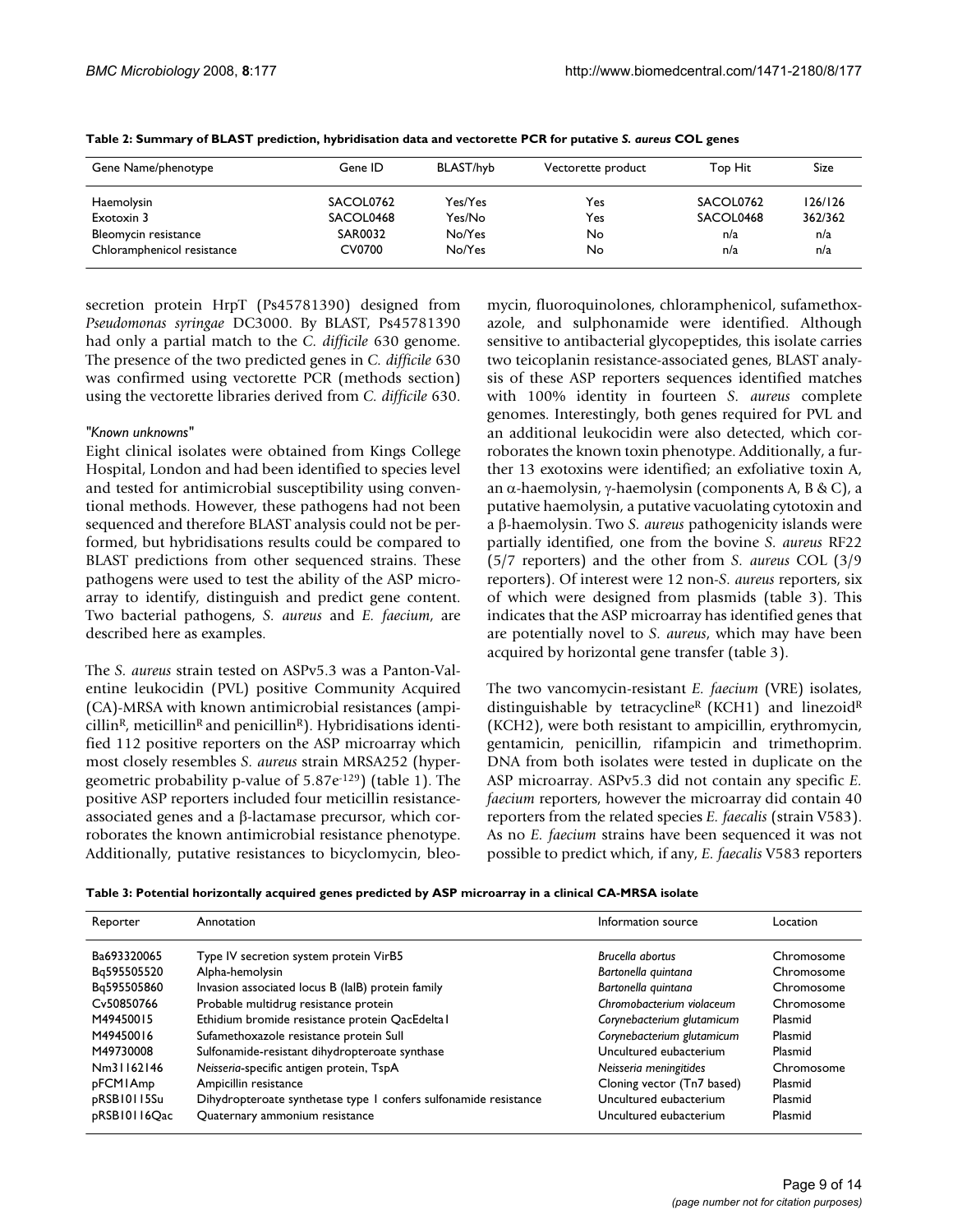would hybridise. Hybridisations on the ASP microarray identified eight genes that were present in both strains of VRE, including five vancomycin resistance related genes, four of which matched the vancomycin<sup>R</sup> operon genes found on the *S. aureus* plasmid pLW043. The other four hybridisation positives were to an erythromycin resistance transferase and two genes from the related organism *E. faecalis*; an adhesion lipoprotein and a S14 ribosomal protein. The ribosomal reporter S14 was used for identification of the bacteria, however the discriminatory power of this particular ribosomal reporter was limited to the phylum firmicutes due to sequence homology from bacteria within two different orders (Bacillales and Lactobacillales). The reporter list for VRE KCH1 contained the tetracycline reporter, which was absent in the reporter list for the second test sample VRE KCH2; thus ASP data corresponds to the known sensitivities of these bacteria as indicated above. BLAST analysis of the tetracycline reporter produced a 100% match to a *E. faecium* tetracycline resistance gene (accession number AY081910). VRE KCH1 ASP hybridisation results also identified potential resistance conferred by streptothricin acetyltransferase and streptomycin aminoglycoside 6-adenyltransferase. However, susceptibility to these agents is not routinely determined. To confirm this *in-vitro*, susceptibility testing was performed using streptomycin on both VRE, each isolate exhibited an MIC of  $>128$  mg/L.

The reporter lists for both of the VRE strains have been incorporated into the gene lists in GeneSpring, which importantly, this will expedite the identification of future VRE isolates.

# *"Unknown unknowns"*

*Stenotrophomonas maltophilia*, a member of the γ-proteobacteria, is a pathogen found in immunocompromised patients and is naturally resistant to many broad-spectrum antimicrobials, making it often difficult to treat. Until the very recent publication of the *S. maltophilia* K279a genome sequence in 2008 [\[17](#page-13-1)] little genetic information was available for this organism. A clinical isolate of *S. maltophilia* was obtained from the Kings College Hospital with no information on the antimicrobial susceptibility profile. The reporter list identified it as a β- or  $γ$ proteobacteria species by the ribosomal reporter (Bp63503218). Six further reporters were linked to antimicrobial resistance and detoxification (table 4), which may give an insight into the drug resistances of this isolate of *S. maltophilia*. For example reporter (Ps70052483) was annotated as conferring acriflavin resistance and *S. maltophilia* ULA-511 has been demonstrated to be acriflavin resistant [MIC 256 μg/ml] [18]. The subsequent release of the *S. maltophilia* K279a genome, allowed a BLAST analysis to be performed, which confirmed a match of between 43/50 bp to 47/50 bp for five out of seven reporters (table 4). The remaining two reporters were specific to this clinical isolate.

The ASP microarray in this case was able to identify the bacterium to either a β- or γ-proteobacteria class, and importantly provided some insight into the potential antibiotic resistance profile of this understudied organism. This positive reporter list was added into the hybridisations database to expedite the distinction of *S. maltophilia* from other bacteria.

# *Classification of unknown bacteria using ribosomal reporters*

Ribosomal reporters were added to the ASP microarray to aid identification of test organisms, however 16S and 23S were not selected due to their high level of conservation among species. The discriminatory power of the ribosomal reporters was assessed in Table 1. For example, a test organism identified eleven ribosomal genes (table 5) on the ASP microarray, these ribosomal reporters were then used in a BLAST analysis, which identified 11 bacterial genera, all predicted by BLAST to contain at least one of the ribosomal reporters (table 5). All of these 11 bacterial genera fell within the γ-proteobacteria. Further analysis revealed that six of the genera are all members of the Enterobacteriaceae family, however, more importantly all eleven reporters are only present in the *Yersiniae* (table 5). Furthermore, one reporter (Yp58100797) appears to be specific to the *Yersiniae* (table 5), therefore using only the ribosomal reporters only, it suggests that the test organism was a member of the γ-proteobacteria and most likely of the genus *Yersinia*.

**Table 4: Positive ASP microarray reporters from a clinical isolate of** *S. maltophilia*

| Reporter   | Annotation                                              | BLAST match with S. maltophilia K279a |
|------------|---------------------------------------------------------|---------------------------------------|
| As65131772 | Bacterial type II secretion system protein E            | 43/50                                 |
| Bp63503218 | 30S ribosomal protein S12                               | 45/50                                 |
| Bt76501375 | Heavy metal efflux pump CzcA                            | 43/50                                 |
| Pf41290909 | Superoxide dismutase, Mn                                | 47/50                                 |
| Ps70052483 | Acriflavin resistance protein                           | 45/50                                 |
| Se69051442 | Secretion system apparatus SsaT                         | no hit                                |
| Tt38691142 | ABC-type multidrug transport system, permease component | no hit                                |

Five reporters predicted by ASP were also present in the *S. maltophilia* K279a sequence strain but two genes were specific to the clinical isolate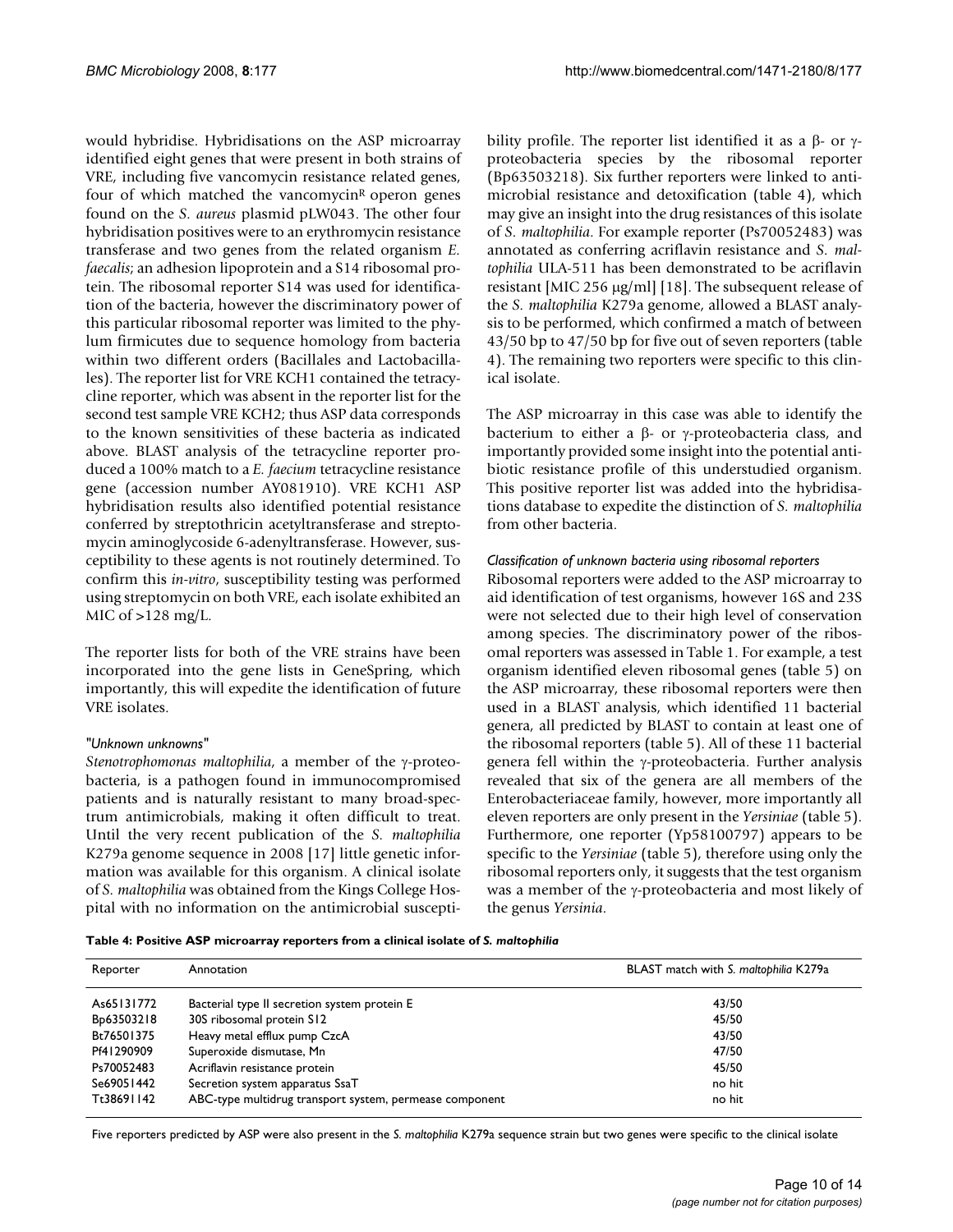| Reporter   | Enterobacter | Erwinia | Escherichia | Haemophilus | Pasteurella | Photorhabdus | Salmonella | Shewenella | Shigella | Yersinia | Vibrio |
|------------|--------------|---------|-------------|-------------|-------------|--------------|------------|------------|----------|----------|--------|
| Family     | Е            | Е       | E           | P           | P           | Е            | Е          | s          | Е        | Е        |        |
| Hi09070800 |              |         |             |             |             |              |            |            |          |          |        |
| Vc25052592 |              |         |             |             |             |              |            |            | Y        |          |        |
| Vc25060290 |              |         |             |             |             |              |            |            |          |          |        |
| Yp58100052 | Y            |         | 丷           |             |             |              |            |            |          |          |        |
| Yp58100112 |              |         |             |             |             |              |            |            |          |          |        |
| Yp58100200 |              |         |             |             |             |              |            |            |          |          |        |
| Yp58100206 | Y            |         |             |             |             |              |            |            |          |          |        |
| Yp58100214 |              |         |             |             |             |              |            |            |          |          |        |
| Yp58100215 | 丷            |         |             |             |             |              |            |            |          |          |        |
| Yp58100233 |              |         | Y           |             |             |              |            |            | Y        |          |        |
| Yp58100797 |              |         |             |             |             |              |            |            |          |          |        |
| Total (44) |              | 5.      |             |             |             |              | ь          |            | 5        | н        |        |

**Table 5: Ribosomal reporters identified in an unknown isolate (***Y. pseudotuberculosis***) and their predicted conservation within the prokaryotes**

E = Enterobacteriaceae, P = Pasteurellaceae, S = Shewenallaaceae, V = Vibrionaceae, Y = reporter identified in at least one species from that genera by BLAST analysis.

#### *Discussion*

The ASP array has validated over 823 gene sequences as suitable reporters from 19 pathogens. The reporters include both chromosomally located and plasmid encoded antimicrobial resistance cassettes, pathogenicity islands, secretion systems, effectors, toxins, drug export and detoxification systems designed from 99 different genera, 151 species, 205 genomes (additional file 3). In addition, accompanying reporters were designed from ribosomal proteins to aid in genera differentiation. This provides the opportunity to test an unlimited number of bacteria species to determine the content of their potential virulence determinants. One limitation of DNA hybridisations is that the presence of a gene reporter does not demonstrate that the gene is functional. For example a pathogen may carry a drug resistance gene or part of a resistance cassette/operon but may be currently sensitive to that antibiotic, however the presence of a nonexpressed resistance gene does indicate that there is a higher potential for resistance to be developed under exposure to the right antibiotics, which could influence choice of treatment antibiotic.

The ASPv5.3 microarray was tested and validated on a range of bacterial pathogens, from those with available genome sequences (e.g. *F. tularensis* SCHU S4, *S. aureus* COL and *C. difficile* 630) to those that are clinically important, but have limited information regarding antimicrobial resistance profile or genetic information, such as *S. maltophilia*. The *S. aureus* COL validation of the ASP microarray demonstrated that accurate prediction of positive reporters on the ASP microarray was achievable and that this data, confirmed by vectorette PCR, could be used successfully to identify bacteria with a very high level of certainty. The majority of predicted reporters produced positive signals, including plasmid-based genes, with only a few absent. As many antibiotic resistance genes are plasmid mediated, it is important to ensure extraction of both chromosomal and plasmid DNA for testing. In the case of *S. aureus* COL 3 BLAST predicted genes were located on the *S. aureus* COL plasmid pT181, all of which were positive in a least one hybridisation, suggesting that the 'chromosomal' preparation also extracted plasmid DNA, however the limitation is that the cannot distinguish chromosomal versus plasmid encoded. As predicted there were a few differences between observed (hybridisations) and predicted (BLAST) results, which did not adversely effect the identification of the bacteria. These differences can be attributed to hybridisations or bioinformatics errors. For such a large array, including reporters for a wide range of bacteria it was predicted that some of the reporters would fail, either in design, synthesis, microarray production or under the hybridisation conditions for the oligonucleotides. There are a number of ways of addressing the issue, however all have their limitations, one could increase stringency by increasing the value of the minimum positive signal cut-off to result in fewer false positives, yet this would produce more false negatives. The reducibility of the replicate spots is a critical factor for being defined as positive, greater accuracy could be achieved with either more replicates or multiple reporters per gene. However, duplicate reporters per gene would increase the cost of oligonucleotides, yielding little additional data. Both methods would greatly increase (up to double) the size of the microarray and physical space on the glass slide is finite. Improvements in printing density and microarray fabrication can currently manufacture up to 1,000,000 reporters directly onto a slide for a fixed cost, which would enable a greater number of reporters, and, therefore the physical size of the microarray, but practically this may result in lower signal as the labelled DNA is diluted and dispersed over a greater area. Sensitivity, sig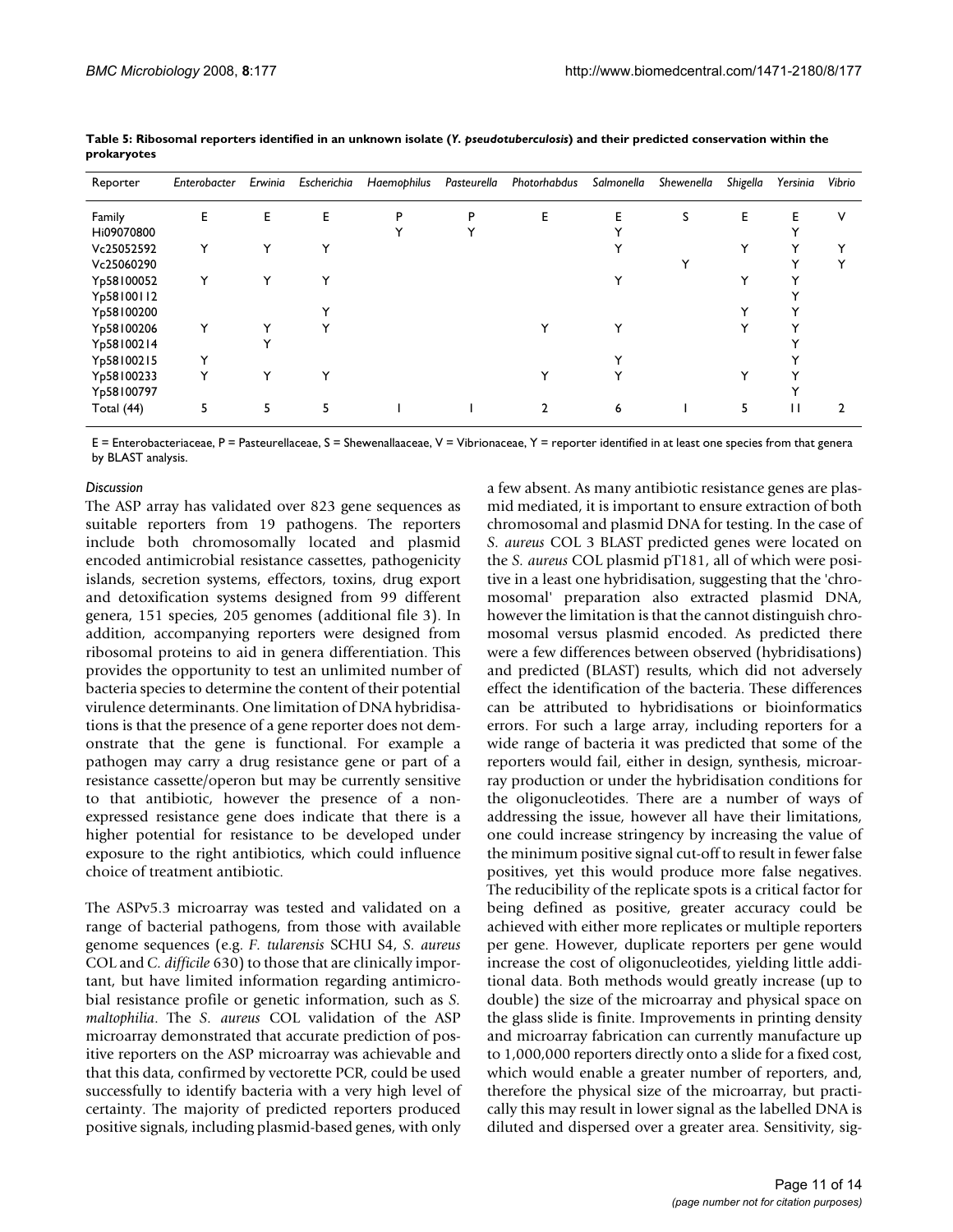nal strength and hybridisation time could be further improved by dynamic hybridisation using microfluid devises, rather than the static incubation used in this study. The bioinformatic analytical methodologies will be assessed and improved with the next version of the ASP array, along with an increase in the number of reporters per gene and the number of genes covered from an everexpanding variety of microorganisms for which genome sequence data is becoming available.

Analysis of *C. difficile* 630 hybridisations demonstrated useful genetic information can be obtained even when there were no specific reporters for an organism on the ASP microarray. Two of the positive reporters were designed from drug resistance genes present on mobile elements Tn*916* in *Streptococcus agalactiae* 2603 V/R and the plasmid pRUM in *E. faecium* U37. These genes have been demonstrated to confer resistance to tetracycline and erythromycin in *C. difficile* 630 [[19\]](#page-13-2), which demonstrates that the ASP microarray can be used to obtain potential antimicrobial resistance information when the genome sequence is unavailable. The third positive reporter (Ps45781390) only had limited similarity with the *C. difficile* 630 chromosome, and was most likely cross-hybridizing to either an integrase (weak match (25/50)) match with an integrase or to the *C. difficile* 630 plasmid p630 (weak match (27/50), 1 gap). This reporter was most likely cross-hybridising. To improve the data from the ASP microarray for this important nosocomial pathogen, *C. difficile* specific reporters will be added to the next iteration of ASP microarray design.

Analysis of clinical isolates such as VRE and CA-MRSA confirmed that the ASP microarray could provide useful information in the identification process as well as important genetic information, such as pathogenicity traits and antimicrobial resistance, even when no VRE specific reporters were on the ASP microarray. Two clinical isolates of VRE were successfully distinguished through the presence of tetracycline resistance in one strain. The tetracycline reporter matched 100% to a previously described *E. faecium* resistance gene although it was not stated whether the gene was located chromosomally or on a plasmid, however this reporter was also found in vancomycin resistance genes located on two *E. faecalis* plasmids (pAMα1 and pJH1). The information gained from the hybridisation patterns obtained with these two strains improved the potential for correct identification of VRE from future samples, where information on strain or antimicrobial resistance profile is unavailable.

Analysis of the clinical CA-MRSA isolates was successfully identified as *S. aureus*, VPL-positive and meticillin resistant. Additional information revealed putative antimicrobial resistances and toxins previously unknown for these

strains. Furthermore eleven genes encoding important drug resistance determinants were identified in the clinical isolate, using reporters from other species. Interestingly, six of which are known to be encoded on mobile elements suggesting horizontal gene transfer.

The genetics of the emerging pathogen *S. maltophilia* have only recently begun to be deciphered. However, the ASP microarray was able to identify seven genes, one ribosomal and six virulence-associated genes in a clinical isolate of *S. maltophilia*. Five out of seven reporters were subsequently confirmed to have matches in the recently published *S. maltophilia* K279a genome sequence [[17\]](#page-13-1) including the ribosomal and acriflavin resistance genes.

Sample identification was also proved successful with a blind test was performed on *Y. pseudotuberculosis* strain 0:56 using only information from the ribosomal reporters. These reporters identified *Y. pseudotuberculosis* as a γproteobacteria and most likely *Yersinia* (table 3). Additionally, the combination of ribosomal and virulence genes as a whole correctly distinguished this as *Y. pseudotuberculosis* (p = 8.63e-199) from *Y. pestis* (p = 3.44e-188). The ability to differentiate between these close relatives, indicates that the ASP microarray will also be able to differentiate between pathogens and closely related nonpathogenic species.

Inclusion of further antibiotic resistance markers will increase the utility of the ASP microarray for predicting the antibiotic resistance profile of unknown pathogens. As the microarray analysis can be undertaken more rapidly than traditional antibiotic susceptibility assays, this may help in guiding clinicians in their choice of therapy. For some pathogens, prompt initiation of antibiotic therapy in essential. For example, CDC guidelines in the treatment of plague are that antibiotic therapy should be initiated within 24 h of the development of symptoms. Currently it is possible to hybridise and analyse the ASP microarray in under 24 hours however this requires prior pathogen isolation, growth and DNA extraction and with the emergence of multidrug resistant strains of plague [20- 22] there is an obvious need to improve the turn around time. Improvements to the ASP microarray, with development of faster microarray technologies and automation along with direct detection from clinical specimens, would make the ASP microarray invaluable in administering appropriate antibiotic prescription.

Microarray-based technology is ideal for multiple gene identification and, therefore suited for rapid pathogen identification particularly antibiotic resistant strains. To this end, Berthnet *et al.* have recently adapted the Affymetrix resequencing GeneChip technology [23] to identify bacterial and viral species from within a complex (clini-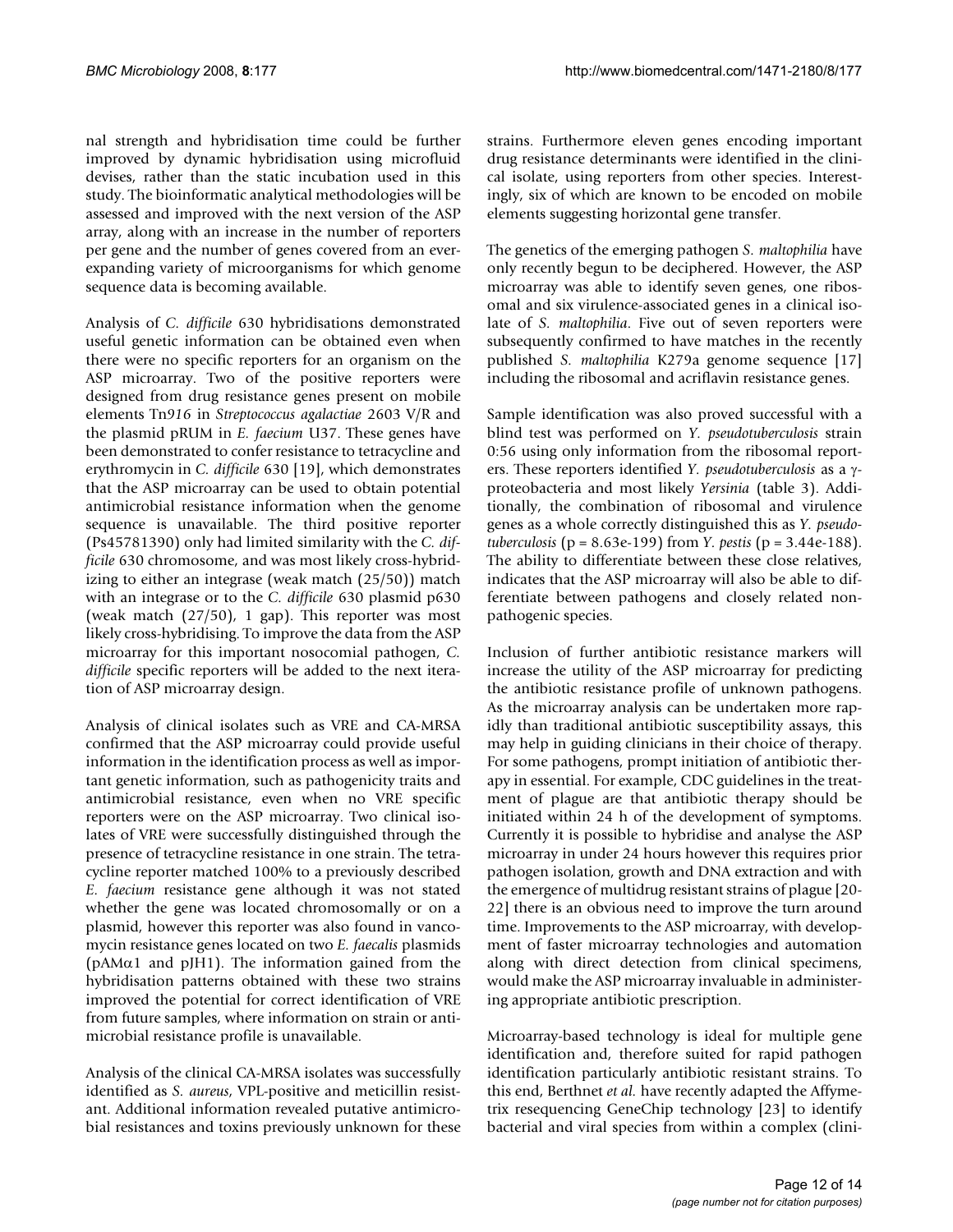cal) mixture and also identify and confirm the presence of antibiotic resistances. The advantage of resequencing is that it can identify point mutations in specific genes, including those responsible for antibiotic resistance. However the ASP microarray technology is cheaper and can identify a more comprehensive range of detectable genes.

Finally the concept of the ASP microarray design was to monitor the flow of genetic material between bacteria, both as an epidemiological tool and as a rapid screen of emerging pathogens. To achieve this the primary step is to ensure that 'normal' bacteria can be identified, along with expected virulence factors. This proof of principle paper establishes that the ASP microarray can do both, and has also provided data that some of the tested isolates contain unexpected genetic material demonstrating gene flux.

### *Conclusion*

This proof of principle paper has demonstrated that the ASP microarray can be used to identify a wide variety of bacteria. More importantly, this system can also identify virulence-associated genes that have potentially been acquired by horizontal gene transfer. This ranges from information that could be relevant clinically (drug resistances and toxins) to the identification of potential genes that may be important in the emergence of virulent pathogens. The ASP microarray has demonstrated great potential and utility for the rapid surveillance of the gene content of a given bacterium, which could have uses clinically, in aiding diagnosis and identifying appropriate therapeutic regimens. The use may extend beyond the clinic, in following transfer of genes and the emergence of pathogens by pathogenicity island acquisition, for example, as observed by the spread of the Edinburgh-Toronto strain of *Burkholderia cepacia* in cystic fibrosis patients [[24](#page-13-3)]. Additionally the ASP microarray can identify novel genes in a strain, which can be investigated using the reporter sequence and vectorette method. The ASP microarray is an adaptable tool, which will be continually modified, optimised and expanded to cover more pathogens including viruses and further virulence determinants, enhancing its impact and making it more generally applicable for diagnostic and research purposes.

# *Abbreviations*

ASP: Active surveillance of pathogens; CDS: Coding sequence; MGE: Mobile genetic element; MRSA: Meticillin resistant *Staphylococcus aureus*; PVL: Panton-Valentine leukocidin; VRE: Vancomycin resistant *Enterococcus faecium*.

# *Competing interests*

The authors declare that they have no competing interests.

#### *Authors' contributions*

RS designed, constructed and tested the ASP microarray, designed and optimised bioinformatics, set up Gene-Spring database and helped draft the manuscript, LD tested the ASP microarray, carried out all vectorette work and helped draft the manuscript, PO, RT & JW supplied strains and genetic material and provided scientific input, JH assisted with microarray design, AW assisted with design and PERL scripting, BW conceived the microarray and helped draft the manuscript. All authors have read and approved the final manuscript.

# **Additional material**

#### **Additional file 1**

*ASP oligonucleotide reporters* Click here for file [\[http://www.biomedcentral.com/content/supplementary/1471-](http://www.biomedcentral.com/content/supplementary/1471-2180-8-177-S1.xls) 2180-8-177-S1.xls]

# **Additional file 2**

*List of oligonucleotides used in the vectorette library construction, vectorette PCR and sequencing* Click here for file [\[http://www.biomedcentral.com/content/supplementary/1471-](http://www.biomedcentral.com/content/supplementary/1471-2180-8-177-S2.doc) 2180-8-177-S2.doc]

# **Additional file 3**

*ASP oligonucleotide reporters were designed from 99 different bacterial genera including 151 different species and 205 separate fully sequenced genomes.* Click here for file [\[http://www.biomedcentral.com/content/supplementary/1471-](http://www.biomedcentral.com/content/supplementary/1471-2180-8-177-S3.doc)

2180-8-177-S3.doc]

# **Acknowledgements**

This work was funded by the MRC, DSTL and the Home Office, UK.

#### **References**

- 1. Faruque SM, Asadulghani , Saha MN, Alim AR, Albert MJ, Islam KM, Mekalanos JJ: **Analysis of clinical and environmental strains of nontoxigenic** *Vibrio cholerae* **[for susceptibility to CTXPhi:](http://www.ncbi.nlm.nih.gov/entrez/query.fcgi?cmd=Retrieve&db=PubMed&dopt=Abstract&list_uids=9826360) [molecular basis for origination of new strains with epidemic](http://www.ncbi.nlm.nih.gov/entrez/query.fcgi?cmd=Retrieve&db=PubMed&dopt=Abstract&list_uids=9826360) [potential.](http://www.ncbi.nlm.nih.gov/entrez/query.fcgi?cmd=Retrieve&db=PubMed&dopt=Abstract&list_uids=9826360)** *Infect Immun* 1998, **66(12):**5819-5825.
- 2. Dziejman M, Balon E, Boyd D, Fraser CM, Heidelberg JF, Mekalanos JJ: **Comparative genomic analysis of** *Vibrio cholerae***[: genes](http://www.ncbi.nlm.nih.gov/entrez/query.fcgi?cmd=Retrieve&db=PubMed&dopt=Abstract&list_uids=11818571) [that correlate with cholera endemic and pandemic disease.](http://www.ncbi.nlm.nih.gov/entrez/query.fcgi?cmd=Retrieve&db=PubMed&dopt=Abstract&list_uids=11818571)** *Proc Natl Acad Sci USA* 2002, **99(3):**1556-1561.
- 3. Prentice MB, James KD, Parkhill J, Baker SG, Stevens K, Simmonds MN, Mungall KL, Churcher C, Oyston PC, Titball RW, *et al.*: *Yersinia pestis* **pFra shows biovar-specific differences and recent common ancestry with a S***almonella enterica* **[serovar Typhi plas](http://www.ncbi.nlm.nih.gov/entrez/query.fcgi?cmd=Retrieve&db=PubMed&dopt=Abstract&list_uids=11274119)[mid.](http://www.ncbi.nlm.nih.gov/entrez/query.fcgi?cmd=Retrieve&db=PubMed&dopt=Abstract&list_uids=11274119)** *J Bacteriol* 2001, **183(8):**2586-2594.
- 4. Reid SD, Herbelin CJ, Bumbaugh AC, Selander RK, Whittam TS: **Parallel evolution of virulence in pathogenic** *Escherichia coli***[.](http://www.ncbi.nlm.nih.gov/entrez/query.fcgi?cmd=Retrieve&db=PubMed&dopt=Abstract&list_uids=10894541)** *Nature* 2000, **406(6791):**64-67.
- <span id="page-12-0"></span>5. Wight JP, Cornell J, Rhodes P, Colley S, Webster S, Ridley AM: **Four outbreaks of** *Salmonella enteritidis* **[phage type 4 food poison](http://www.ncbi.nlm.nih.gov/entrez/query.fcgi?cmd=Retrieve&db=PubMed&dopt=Abstract&list_uids=8755673)[ing linked to a single baker.](http://www.ncbi.nlm.nih.gov/entrez/query.fcgi?cmd=Retrieve&db=PubMed&dopt=Abstract&list_uids=8755673)** *Commun Dis Rep CDR Rev* 1996, **6(8):**R112-115.